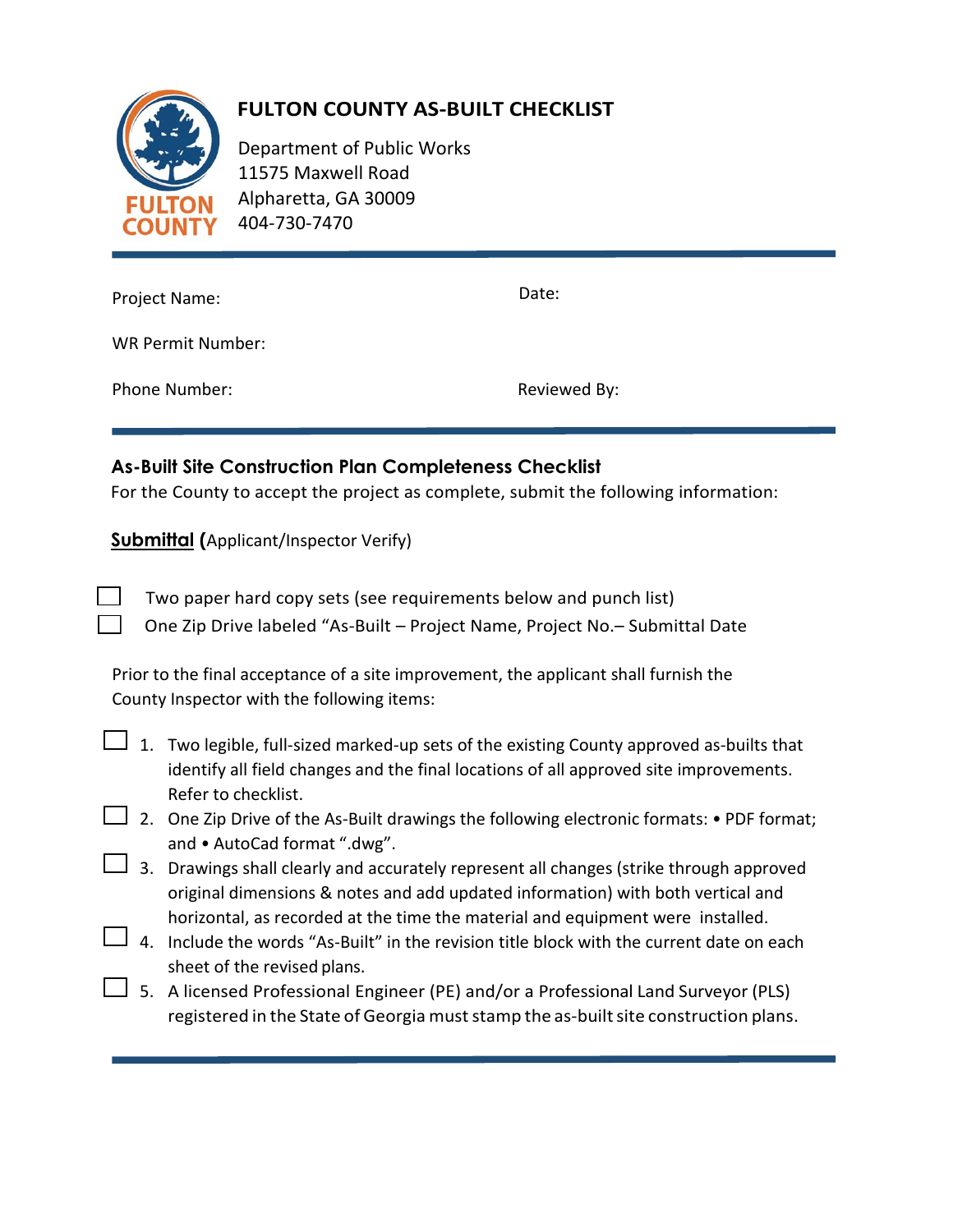## **As-Built Site Construction Plan Checklist**

As-Built drawings shall be required for private and public construction of subdivisions, single family residential, commercial and mixed-use developments. When all items on the punch list are completed (see below), the County will processthe project forfinal acceptance.

- 1. Project Name, including A.K.A's; Fulton County WR Number.
- $\Box$  2. Street address on all non-subdivision projects.
- $\Box$  3. Surveyor's name, address and phone number. Dates of revisions shall be included and all plans shall be signed and sealed by a registered land surveyor.
- 4. Contractor's name, address and phonenumber.
- 5. Owner's name, address and phonenumber.
- $\Box$  6. Land Lot, District, Section, City, County and State.
- $\Box$  7. Scale shall be no smaller than 1" = 50'.
- 8. Location map.
- $\Box$  9. Show all adjacent property lines, subdivisions and existing buildings.
- 10. Street names shall match that of the final plat and right-of-way width. The posted speed limit of roads with a speed limit greater than 25 mph shall be shown.
- $\Box$  11. Show all pipe crossings (storm drainage, sanitary sewer, water and sewer laterals) on plan and profile views.
- $\Box$  12. For sanitary sewer, show type of pipe, size, slope, and length of sanitary sewer. Show total length of 8-inch and larger sanitary lines and total number of manholes.
- $\Box$  13. For water system, show type of pipe, size, and length of water lines. Show total length of 6-inch and larger water lines and total number of valves and fire hydrants.
- 14. All manholes indicated with identification, station number, top elevation, invert elevation (influent and effluent), lateral invert elevations.
- $\Box$  15. Number and total linear feet of all sanitary sewer private lateral connections.
- $\Box$  16. Manhole inverts shall have a minimum of 2/10 of a foot (0.20') drop across the manhole.
- $\Box$  17. Location of concrete collars shall be shown on all lines exceeding 20% slope and at aerial crossings.
- $\Box$  18. Reflection angles shall be shown at all sewer manholes including the tie-in manhole
- 19. Direction of flow arrows shall be shown on sewer lines.
- $\Box$  20. Plan and profile of all existing and new sanitary pipes with storm and water crossing at a scale not smaller than  $1'' = 50'$  horizontal and  $1'' = 10'$  vertical.
- $\Box$  21. Stationing and offset of all sewer laterals from the downstream manhole and their location shown on the plans.
- | 22. Heavy duty traffic bearing cleanouts in all paved areas.
- 23. Laterals shall be provided for each lot. Laterals may extend a maximum of 125 feet, off site. Laterals must be 6" pipe at a minimum 1% slope. Laterals cleanouts shall be installed at the edge of public road right-of-way or County easement on owner's property.
- $\Box$  24. No structure can be within 5 feet of a sewer cleanout. Including, but not limited to any type of building, porches, foundations, stairs, signs, fences, retaining wall, etc.
- $\Box$  25. Minimum slope for wastewater lines are as follows:
	- 2.0% on 4-inch lines (pre-approvedonly)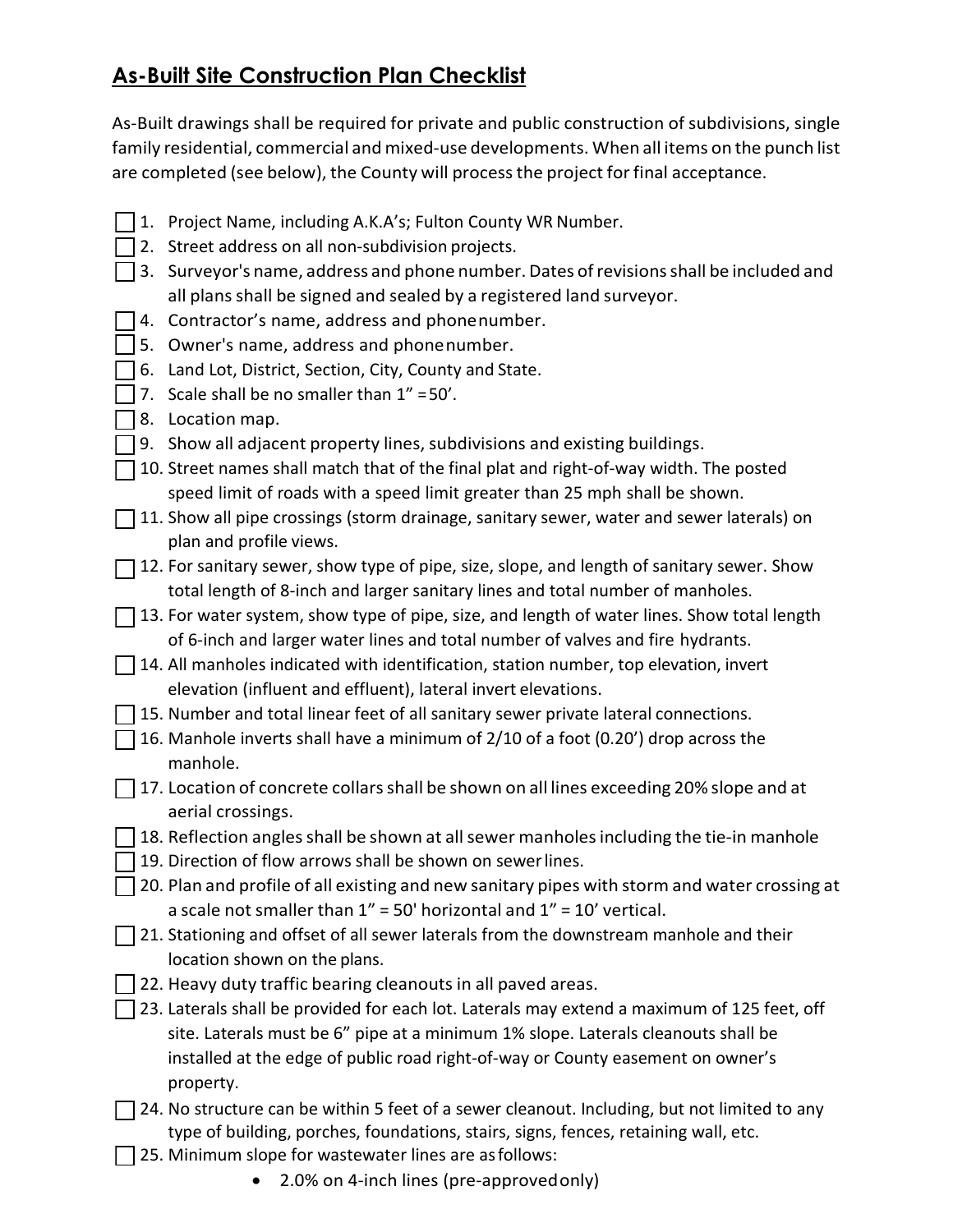- 1.0% on 6-inchlines
- 0.7% on 8-inchlines
- 0.5% on 10-inch lines
- 0.4% on 12-inch lines
- 0.3% on 15-inch lines
- 0.25% on 18-inch lines

21-inch and larger sizes shall maintain 2 feet/sec at one quarter capacity.

- $\Box$  26. All pipes installed at less than the minimum slope shall be flow tested as follows: Minimum 2 fpsflowing one-third full on pipes 18-inch and smaller. Minimum pipe size is 8-inch for public sewer lines. Pipes larger than 18-inches shall maintain a minimum 2 fps when flowing one-halffull.
- | 27. DIP sanitary required for the following conditions.
	- Less than 4-feet of cover in unpaved areas
	- Less than 6-feet· of cover in paved areas
	- Greater than 18-feet of cover (Class 51 DIP required)
	- Greater than 30-feet of cover (Class 52 DIP required)
	- Crosses over storm sewer line
	- Crosses within 1-foot of another utility
	- In a fill area
	- DIP may be required in other conditions
- $\Box$  28. Unless the use of DIP is required as specified previously, it is acceptable to use PVC in accordance with ASTM D-3034 (SDR 35) and ASTM 2321 for depths of cover up to 12 feet and for pipe diameters up to fifteen (15) inches. For depths of cover greater than 12 feet, use PVC in accordance with AWWA C900 SDR 18 (or DIP as specified previously).
- $\Box$  29. For all sanitary lines above ground, wrapped and coated steel pipe or DIP shall be used.
- **1** 30. No more than 4 connections per manhole.
- $\Box$  31. DIP outside drop required for the following conditions when the influent invert to the effluent invert drop exceeds thefollowing:

| PIPE SIZE | DROP      |
|-----------|-----------|
| 8-inch    | 27-inches |
| 10-inch   | 27-inches |
| 12-inch   | 30-inches |
| 15-inch   | 36-inches |
| 18-inch   | 42-inches |
|           |           |

- $\Box$  32. Intermediate cleanout required where the outside drop exceeds 10-feet.
- $\Box$  33. All manholes outside of roadways and right-of-ways in non-landscaped areas shall be 18- inches above grade with a precast eccentric cone section and bolt down flange up frame and covers.
- $\Box$  34. All manholes within a flood plain or high water area shall have water tight covers and extend above the 100-year flood hazard elevation.
- $\Box$  35. Manholes may not be flush with the ground except in landscape areas.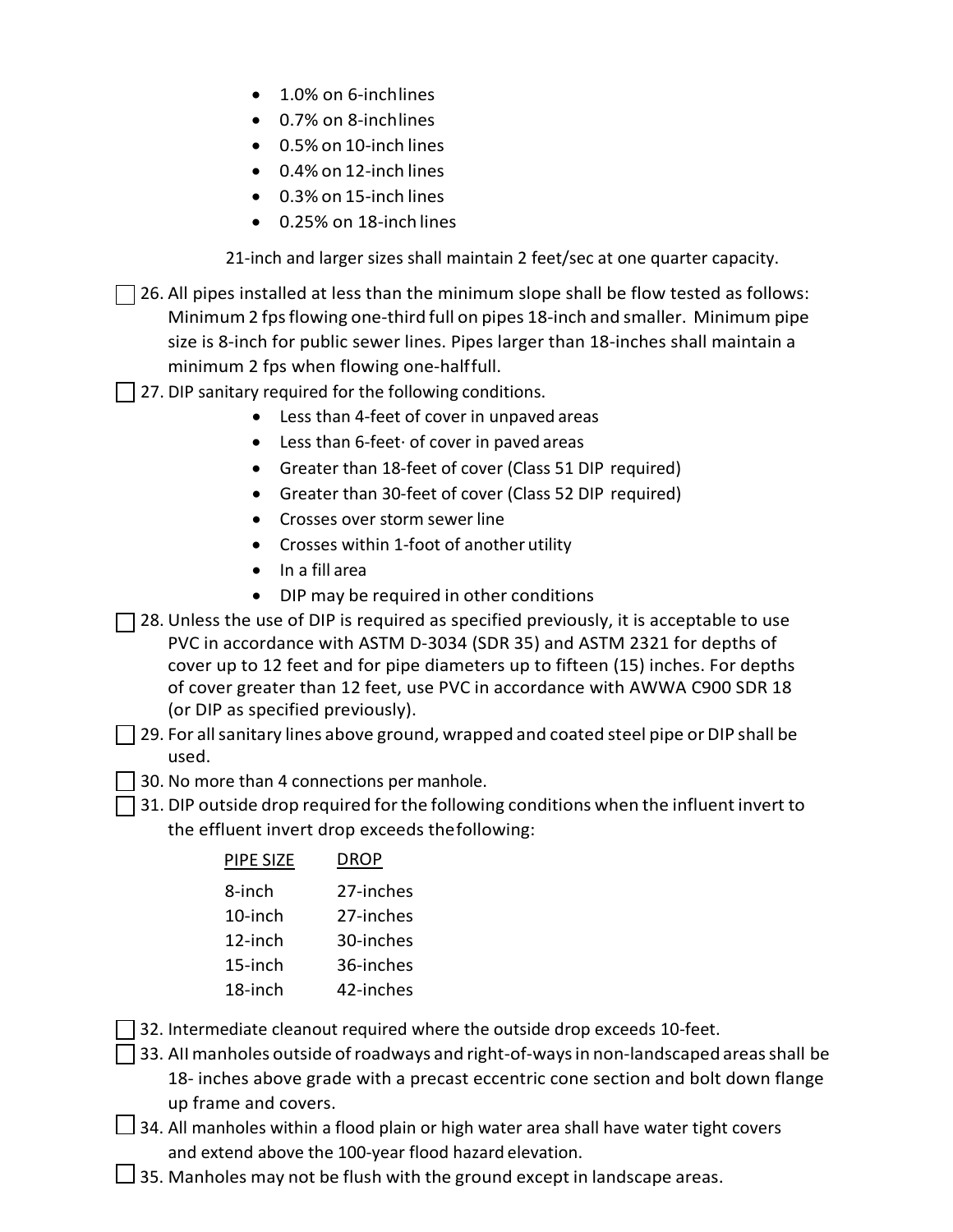| $\Box$ 36. Manholes in excess of 24-feet shall be pre-approved by the Development |  |
|-----------------------------------------------------------------------------------|--|
| Permitting Section, on an individual basis.                                       |  |

- $\Box$  37. Neoprene couplings with stainless steel bands and shear rings or Harco fitting adapters are required for joining different types of sanitary sewer pipes. Show the locations on the plans.
- $\Box$  38. Eight inch (8") or larger pipe lines shall be CCTV inspected. A virus free portable storage drive (USB Flash Drive) and written inspection log shall be provided when asbuilts are submitted.
	- 39. Provide water as-built plan view.
- $\Box$  40. Show location and stationing of all water appurtenances (fire hydrants, valves, tees, water meters, sampling stations, vaults, backflow vaults, hose bibb at dumpster pad, etc.) on the plans.
- $\Box$  41. Show the location of all water services.
- $\Box$  42. Show the location of all mechanical joints 22-1/2 degrees or larger.
- $\Box$  43. Show the location of all thrust blocks, blocking and deadmans.
- $\Box$  44. Show the casing diameter and material on all casings.
- $\Box$  45. Lightly shade all water and sanitary sewer easements outside of the right-of-way or utility easement along private streets dedicated to Fulton County.
- $\Box$  46. Show pre-development and post-development grades on all profiles.
- $\Box$  47. Provide the plat book and page numbers of all easements.
- $\Box$  48. Signature of the inspector and field acceptance of the as-builts are required prior to the approval of the as-builts.
- 49. Depth of lateral at cleanout.
- $\Box$  50. Material of lateral.
- $\Box$  51. Location of piers on aerial crossings.
- $\Box$  52. Rip rap location on stream crossings.
- $\Box$  53. Show existing water main location, type and size along the entire property frontage.
- $\Box$  54. All public easements must berecorded.
- $\Box$  55. Approval from Public Works, Pretreatment Division for grease trap, sand trap and oil/water separator.

Please note the following:

- Re-inspection fees are to be paid at time of submittal.
- All permit revisions/phasing and/or field changes must be submitted and approved by the inspector prior to final submittal.
- Maintenance bonds are required prior to final approval of as-builts.
- A detailed cost estimate should be submitted to the inspector, to include at a minimum the following information and its associated unit cost, and total construction cost:
	- o Linear footage of public sanitary sewer mains 8-inch and larger
	- o Total manhole vertical feet
	- o Number of manholes ring andcovers
	- o Linear footage of public water mains 6-inch and larger
	- o Number and size of meter boxes and vaults